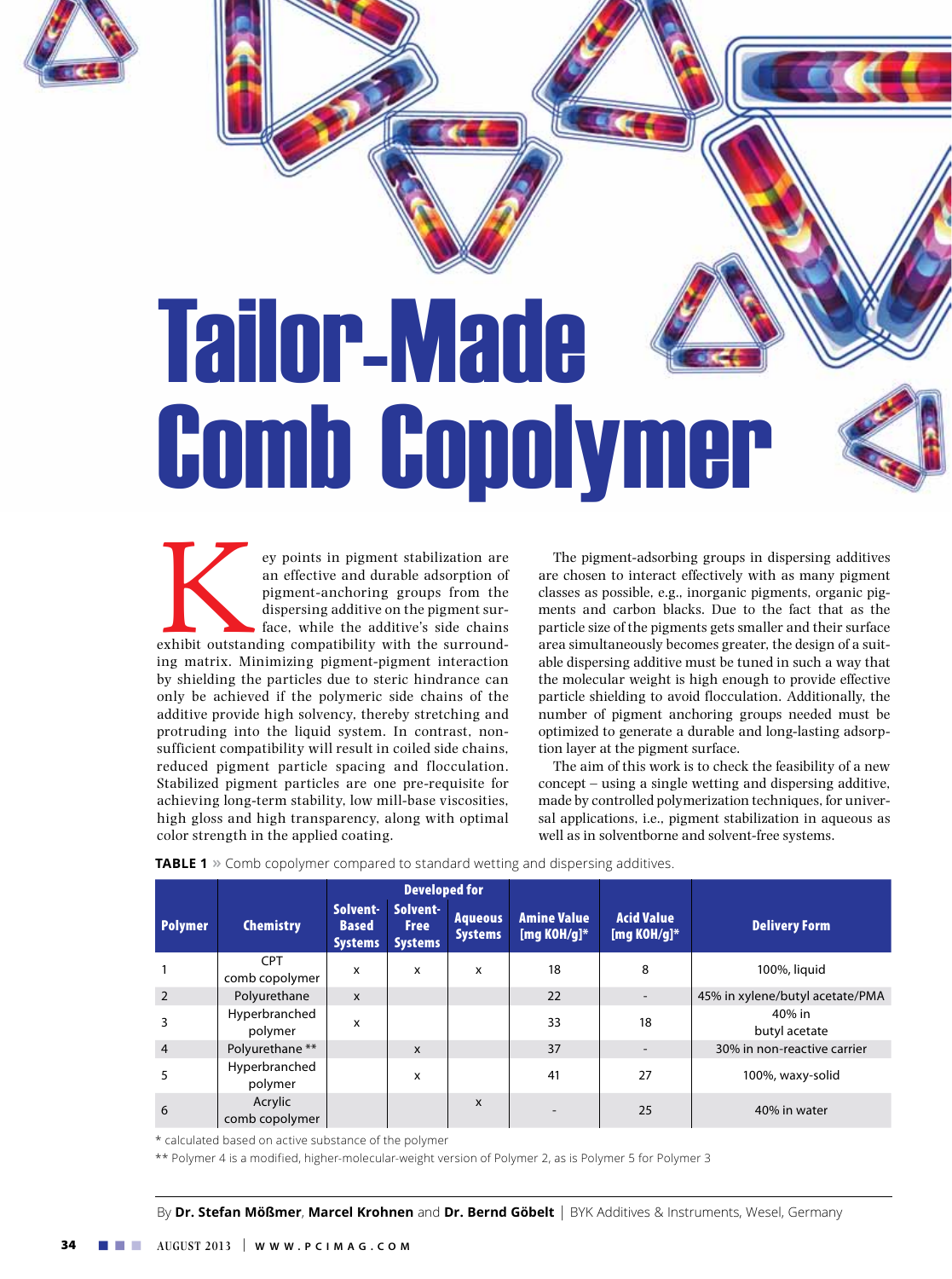# **Synthetic Approach**

Controlled polymerization technologies (CTP) like group transfer polymerization  $(GTP)^1$  and radical polymerization technologies, atom transfer radical polymerization  $(ATRP)$ ,<sup>2</sup> nitroxyl mediated polymerization  $(NMP)$ ,<sup>3</sup> and reversible addition-fragmentation chain transfer process  $(RAFT)^4$  are synthetic routes practiced in industry to produce block copolymers, which are mainly used as wetting and dispersing additives.<sup>5-7</sup> Using these techniques to produce the backbone of graft copolymers for a "grafting onto" approach is not so obvious. By accurately tailoring the backbone polymer, using various (meth)acrylate and other unsaturated monomers, the position of pigmentanchoring units and other reactive groups for attaching side chains along the backbone can be influenced so that the side chain density and the homogeneity of the side chain distribution are controlled. The molecular weight and the polarity of the side chains strongly impact the compatibility and product viscosity of the additive.

A positive effect is increased uniformity of the polymer chains. The amount of undesired polymeric side products that contain no side chains or no pigment affinic groups is reduced. As a consequence of the more precise structure, such comb copolymers are excellent wetting and dispersing additives for numerous applications.

Using this synthetic approach, a solvent-free liquid comb copolymer was synthesized, consisting of side chains with a well-balanced ratio of tuned hydrophilic and hydrophobic moieties to provide universal compatibility with water, organic solvents and resin chemistries. Additionally, special ionic pigment anchoring groups were attached to the polymeric backbone to specifically interact with ultrafine carbon black, transparent and semi-transparent organic pigments.

To test the feasibility of this universal concept, application tests were made in resin-containing pigment grinds in solventborne systems, resin-containing pigment grinds in solvent-free systems; and resin-free pigment grinds in aqueous systems.

The performance of this tailor-made comb copolymer was, in each case, compared with benchmarking products from the paint industry specifically developed for solventborne, solvent-free or aqueous applications, as shown in Table 1.

| <b>TABLE 2</b> » Starting formulations for resin-containing |
|-------------------------------------------------------------|
| solvent-based pigment grinds.                               |

|                             | <b>P.R. 122</b> | P.G.7   | <b>P.Bk.7</b> |
|-----------------------------|-----------------|---------|---------------|
| Aldehyde resin (60% solids) | 20.0            | 42.0    | 33.3          |
| Solvent                     | 55.7            | 28.1    | 39.7          |
| Polymer 1-3*                | 6.3             | 6.9     | 12.0          |
| Pigment                     | 18.0            | 23.0    | 15.0          |
|                             | 100.0           | 100.0   | 100.0         |
|                             |                 |         |               |
| % Polymer s.o.p.**          | 35.0            | 30.0    | 80.0          |
| Pigment/resin ratio         | 1.5:1.0         | 0.9:1.0 | 0.8:1.0       |

\* calculated based on active substance of the polymer

\*\* solids on pigment

#### **Application Testing**

## *Resin-Containing Pigment Grinds in Solventborne Systems*

Two organic pigments and one fine-particle-size carbon black were selected and ground together with an aldehyde grinding resin, following the parameters given in Table 2.

The organic pigments were ground for 60 min at 40  $^{\circ}$ C at 23 m/s with glass beads media (1-1.2 mm in diameter); for the High Color Channel (HCC) carbon black with its greater surface area of  $>400 \frac{\text{m}^2}{\text{g}}$ , the grind was 90 min

**FIGURE 1a »** Mill-base viscosities with 18% P.R. 122, 35% additive s.o.p.



**FIGURE 1b** » Mill-base viscosities with 23% P.G. 7, 30% additive s.o.p.



**FIGURE 1c** » Mill-base viscosities with 15% P.Bk. 7, 80% additive s.o.p.

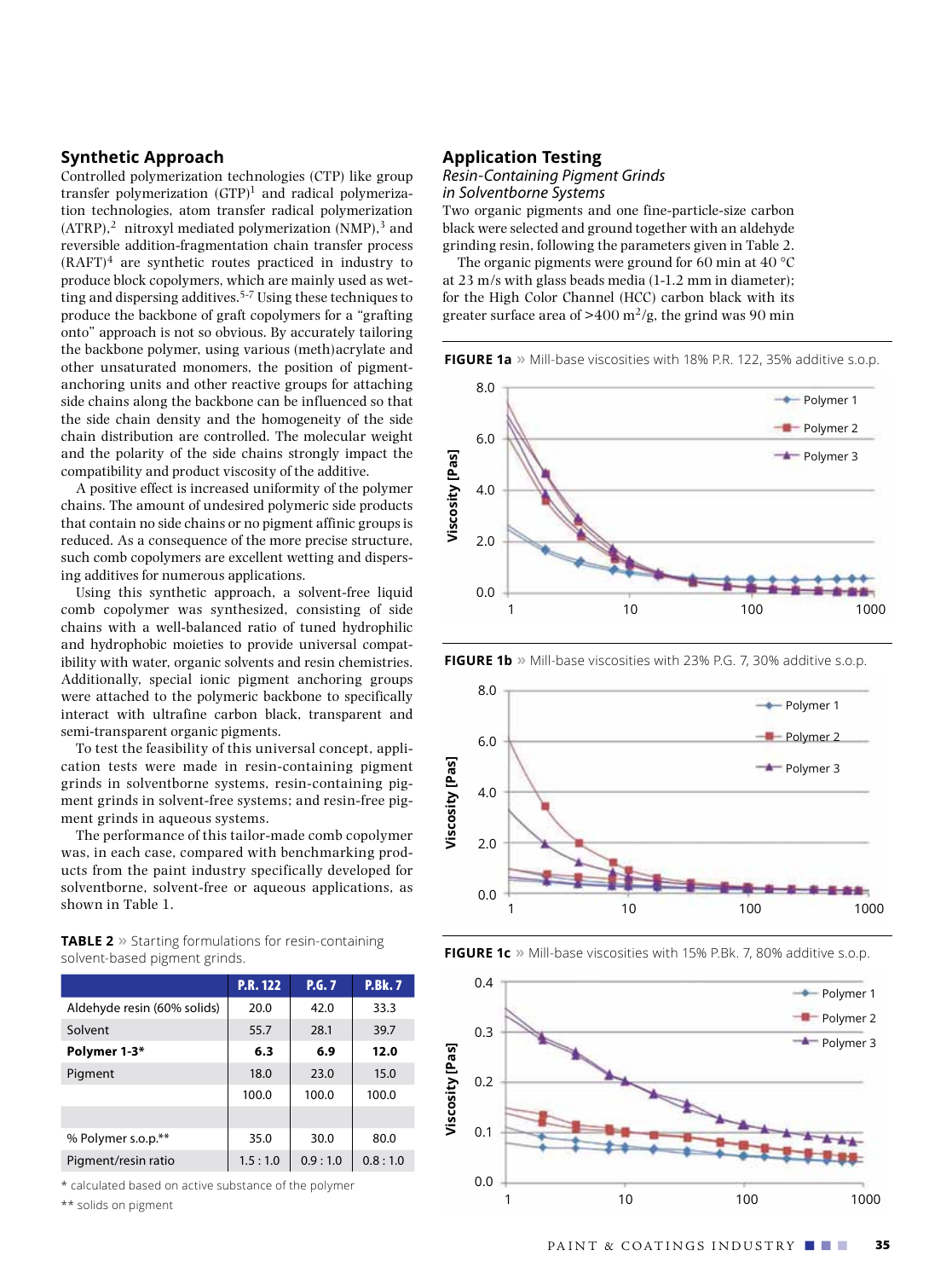at 23 m/s at a temperature of 40 °C. The weight ratio between mill base and glass beads in all cases was 1:1. The following additives were tested:

- • Polymer 1: liquid tailor-made comb copolymer (CPT), solvent-free;
- Polymer 2: liquid polyurethane-based dispersant, dissolved in MPA/butyl acetate;
	- • Polymer 3: liquid hyperbranched polymer, supplied in butyl acetate.

After the grinding stage, the pigment concentrates were filtered and viscosity measured. Figure 1 shows the mill-base viscosities for the three different pigments.

The more the primary pigment particles resulting from the milling process are covered and stabilized with additive molecules, the lower the mill-base viscosity, since particle-particle interactions that lead to higher viscosity are prevented. Regularly arranged pigment-anchoring units in the dispersant interact effectively with fine-particle-size pigments. This leads to a more Newtonian flow behavior, whereas pigment pastes made with irregularly structured polymeric additives exhibit pseudoplastic or thixotropic flow behavior. Lower viscosity and Newtonian flow is of high importance, since it gives the formulator the option to increase pigment content in the grind to improve

| <b>TABLE 3</b> » Starting formulations for resin-containing |
|-------------------------------------------------------------|
| solvent-free pigment grinds.                                |

| ັ<br>ັ              |           |         |  |  |
|---------------------|-----------|---------|--|--|
|                     | P.R. 57:1 | P.V. 19 |  |  |
| Polyester acrylate  | 30.0      | 24.0    |  |  |
| Reactive diluent    | 40.0      | 50.0    |  |  |
| Polymer 1; 4; 5*    | 5.0       | 6.0     |  |  |
| Pigment             | 25.0      | 20.0    |  |  |
|                     | 100.0     | 100.0   |  |  |
|                     |           |         |  |  |
| % Polymer s.o.p.    | 20.0      | 30.0    |  |  |
| Pigment/resin ratio | 0.8:1.0   | 0.8:1.0 |  |  |
|                     |           |         |  |  |

\* calculated based on active substance of the polymer \*\* solids on pigment

**FIGURE 2 »** Haze values in a solventborne baking system based on acrylic/melamine.



economics. In Figure 1, the tailor-made comb copolymer (Polymer 1) with positioned pigment affinic groups displayed the lowest mill-base viscosities for all three pigments, indicating excellent interaction with the pigment particles. Polymer 2, based on polyurethane technology, and long regarded as the benchmark product for solventbased, resin-containing pigment concentrates, showed high viscosity at low shear rates with the two organic pigments. Both Polymer 1 and Polymer 2 can be described as comb polymers, but obviously the special ionic pigment anchoring units in Polymer 1 lead to better interaction with the pigments than the straight basic functionalities in Polymer 2. Polymer 3, representing the class of hyperbranched polymers, also showed higher viscosities for all pigments compared to the tailor-made comb copolymer. The pigment affinic groups in Polymer 3 are surrounded by a dense layer of compatibilizing side chains, therefore they are likely less accessible than the ones in Polymer 1.

Apart from viscosity profiles of pigment concentrates, the optical properties in let-down systems are important in evaluating pigment/additive interactions. The pigment pastes were let-down into an acrylic/melamine system, poured out onto a PE foil, flashed-off for 15 min and dried at 140 °C for 25 min.

In Figure 2 the haze values for the three pigments in a baking system are shown. The higher the haze values, the less effective a dispersing additive is in terms of pigment stabilization. Due to insufficient stabilization, flocculates exist. These act as scattering centers for incoming light. The scattering leads to a milky and non-transparent appearance. All dispersing additives showed haze values below 50, suggesting good pigment stabilization, but the best performance overall was with the tailor-made comb copolymer Polymer 1, carrying ionic pigment-adsorbing groups. With this novel additive, haze values below 10 were obtained for the two organic pigments and the carbon black, indicating exceptional pigment/additive interaction and durable stabilization.

As a result from these experiments, our conclusion is that Polymer 1 outperformed the two benchmark products for resin-containing pigment concentrates.

#### *Resin-Containing Pigment Grinds in Solvent-Free Systems*

The second system tested was a solvent-free UV-curing system. Again, the performance of the tailor-made comb copolymer was compared to three industry-standard products for UV-curing applications:

- Polymer 1: liquid tailor-made comb copolymer (CPT), solvent-free;
- Polymer 4: liquid polyurethane-based dispersant, modified higher-molecular-weight version of Polymer 2, dissolved in a non-reactive, high boiling carrier;
- Polymer 5: waxy-solid hyperbranched polymer, modified higher-molecular-weight version of Polymer 3, solvent-free.

After grinding the pigments (P.R. 57:1 and P.V. 19) in a typical UV formulation (60 min at 40 °C at 23 m/s with glass beads media, 1-1.2 mm in diameter) in accordance with Table 3, mill-base viscosities were measured initially and after storage for one week at 50 °C.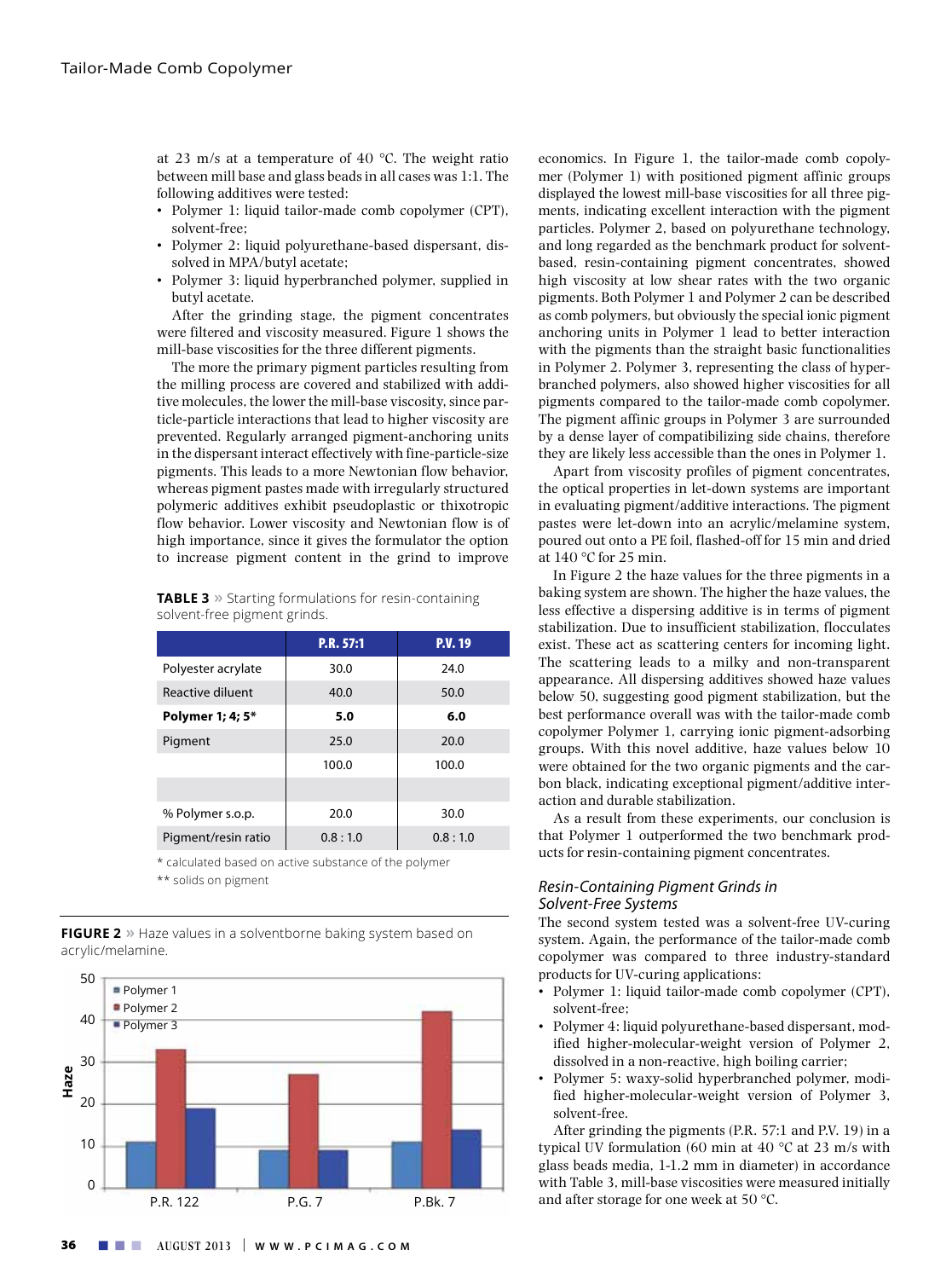

**FIGURE 3a »** Mill-base viscosities with 20% P.V. 19, 30% additive s.o.p.



**FIGURE 4 »** Pour-outs on PE foil with P.V.19.



**TABLE 4 »** Starting formulations for resin-free water-based pigment grinds.

|                  | <b>P.R. 122</b> | P.G.7 | <b>P.Bk.7</b> |
|------------------|-----------------|-------|---------------|
| Water            | 58.9            | 48.9  | 73.4          |
| Polymer 1; 6*    | 10.0            | 10.0  | 10.5          |
| Defoamer         | 1.0             | 1.0   | 1.0           |
| Preservative     | 0.1             | 0.1   | 0.1           |
| Pigment          | 30.0            | 40.0  | 15.0          |
|                  | 100.0           | 100.0 | 100.0         |
|                  |                 |       |               |
| % Polymer s.o.p. | 33.3            | 25.0  | 70.0          |

 $^\star$  calculated based on active substance of the polymer d: P.R. 122 P.G. 7 P.Bk. 7 P.<br>P.R. 122 P.A. 122 P.A. 122 P.A. 122 P.A. 122 P.A. 122 P.A. 122 P.A. 122 P.A. 122 P.A. 122 P.A. 122 P.A. 122 P.

Figure 3a shows the viscosities of the three different additives with quinacridone pigment P.V. 19. All three dispersants showed low viscosities after preparation of the pigment concentrates, but only Polymer 1, the tailor-made comb copolymer, gave excellent long-term storage stability, maintaining the initially low viscosity even after storage conditions. Storage of pigment concentrates at elevated temperatures often results in higher viscosities, caused by reflocculation of the pigments due to insufficient stabilization. This phenomenon is seen with the hyperbranched polymer; a strong viscosity increase was obtained after storage, indicating a less-efficient pigment adsorption than with Polymer 1.

For the second pigment, P.R. 57:1, the viscosity behavior can be seen in Figure 3b. Polymer 1 gave by far the lowest initial viscosities compared to the other two dispersing additives and, after storage, the differences become even more evident. Both polyurethanebased Polymer 4 and, in particular, Polymer 5 showed a significant viscosity drift after storage, suggesting pigment reflocculation due to non-sufficient additive dosages, whereas Polymer 1 at the same additive concentration showed excellent viscosity stability over time. After let-down, the stored pigment concentrates were mixed into an acrylate resin, poured out onto PE foil and cured using UV irradiation. The transparencies obtained for the three different additives with P.V. 19 are shown in Figure 4.

A high haze value was found with Polymer 5 at an additive concentration of 30% s.o.p., showing insufficient pigment stabilization of the quinadridone pigment. Polymer 4 gave better transparency, however a minimal haze can be seen with this dispersing additive. Best optical properties were obtained with Polymer 1, resulting in high transparency and very low haze. The ionic pigment-adsorbing groups in combination with the polymeric architecture obviously gave excellent stabilization performance with P.V. 19.

Taking viscosity reduction and optical properties into consideration, the innovative, tailor-made comb copolymer gave superior results compared to the benchmark products, once specifically developed for pigment stabilization in solvent-free systems.

#### *Resin-Free Pigment Grinds in Aqueous Systems*

Finally, Polymer 1 was used in a waterborne system to verify the universal nature of this additive (Table 4). The two selected organic pigments (P.R. 122 and P.G. 7) were ground 60 min at 40  $\degree$ C at 23 m/s with glass beads (1-1.2) mm in diameter) in straight water, whereas the grind for the HCC carbon black (surface area higher than 400  $m^2/g$ ) was 90 min at 23 m/s at a temperature of 40 °C. The weight ratio between mill base and glass beads in all cases was 1:1. The tailor-made comb copolymer was compared this time with a state-of-the-art aqueous acrylic dispersant, made by free radical polymerization.

- • Polymer 1: liquid tailor-made comb copolymer (CPT), solvent-free;
- • Polymer 6: liquid polyacrylate comb copolymer, supplied in water.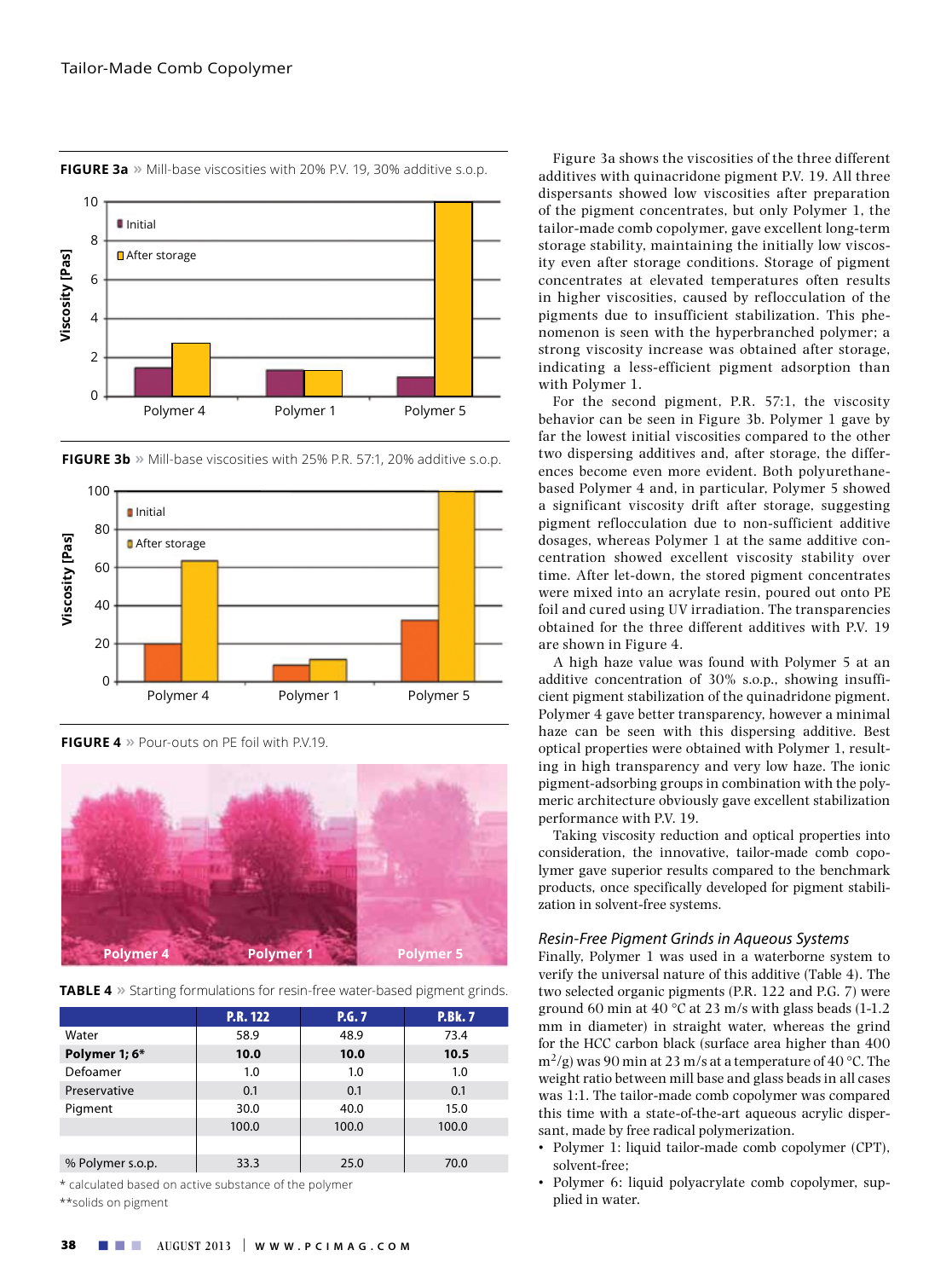

**FIGURE 5**  $\gg$  Mill-base viscosities with 30% P.R. 122, 40% P.G. 7 **Tailor-Made Comb •**<br>**FIGURE 5 »** Mill-base vis<br>and 15% P.Bk. 7 in water.

**Polymer 4 Polymer 1 Polymer 5**

**FIGURE 6 »** Pour-outs on PE foil with P.Bk. 7.



In Figure 5, the mill-base viscosities for the three different pigments are displayed. For the two organic pigments tested, the viscosities did not differ greatly, but in the case of the fineparticle sized carbon black, a clear advantage could be seen with the tailor-made comb copolymer. Here, the mill-base viscosity was less than half of the standard product. As the carbon black pigment is acidic surface treated, Polymer 6 only has the possibility to form Van-der-waals interactions of its hydrophobic part with the pigment surface. Polymer 1 additionally interacts with its special ionic groups effectively with acidic-treated carbon blacks, resulting in very low mill-base viscosities at this pigment loading (15%).

Results are even more obvious when let down into an acrylic system, poured out onto PE foil and the transparency of the dried film is evaluated. Figure 6 shows the coloristic properties obtained with both polymers. Well-stabilized fine-particle-size carbon black appears brownish in color in transparent films  $(-2%$  carbon black in the final coating).

The acidic-functional Polymer 6 showed a more grayish film, indicating insufficient stabilization of the fine carbon black pigment. In contrast, a nice brownish transparent film was obtained with Polymer 1 with the more effective pigmentadsorbing units for acidic-treated carbon black pigments.

Additionally, in water-based systems, the novel tailor-made comb copolymer offers advantages over benchmark products, especially in the stabilization of carbon blacks.

# **Summary**

It has been shown that excellent pigment stabilization and universal compatibility in solventborne, solvent-free and waterborne systems can be obtained with a single additive, precisely tailored in terms of